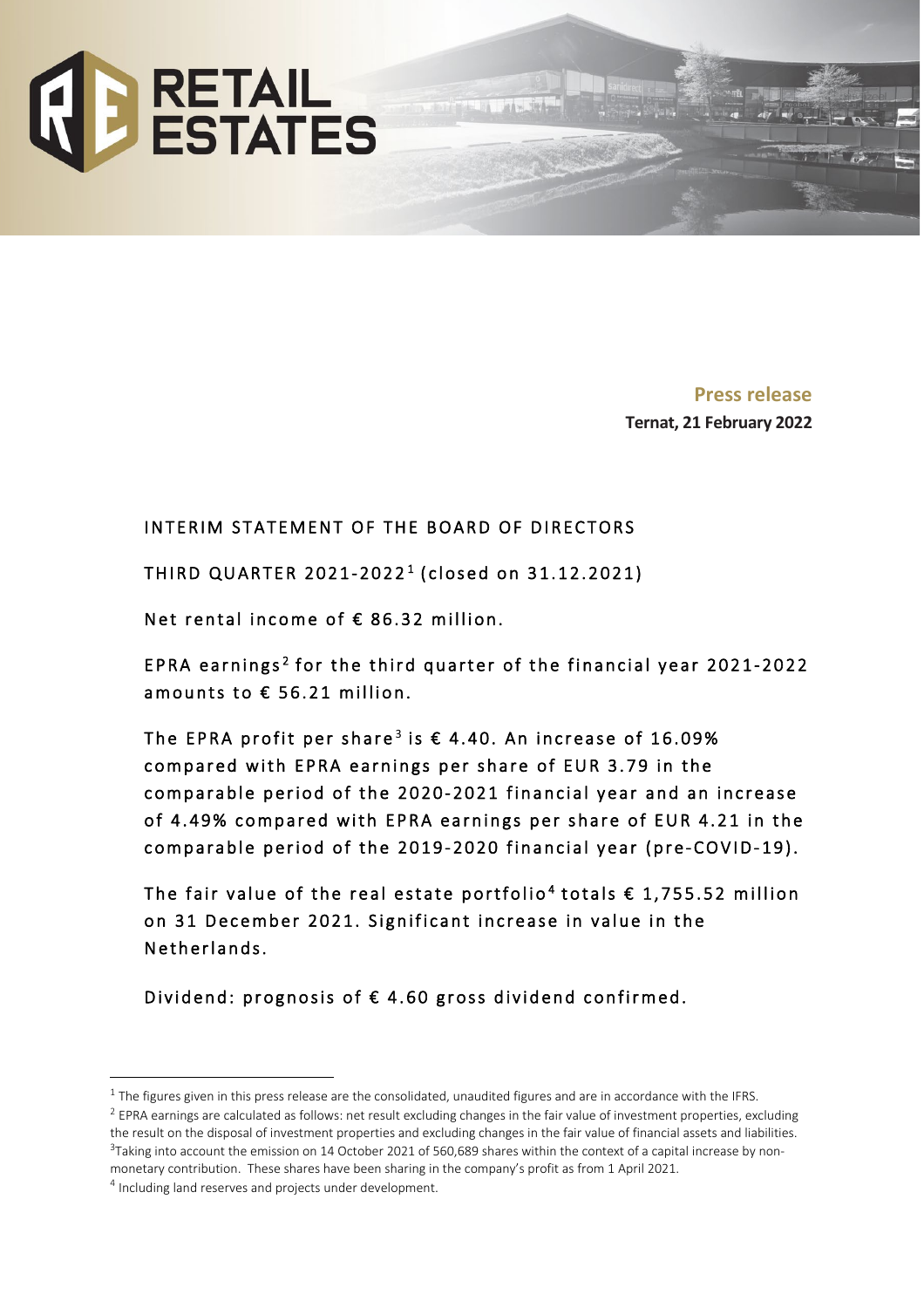### **1. REAL ESTATE ACTIVITIES DURING THE THIRD QUARTER 2021-2022**

### **1.1. Rental income and occupancy rate**[5](#page-1-0)

The net rental income amounts to  $\epsilon$  86.32 million for the first three quarters of the financial year, an increase by € 10.46 million compared to the same period in the past financial year 2020-2021. This increase can be explained mainly by the partial remission of rent during the COVID-19 pandemic and by the additional rental income from investments in the financial year 2020-2021.

The occupancy rate of the portfolio was 97.71% on 31 December 2021, compared to 96.29% on 31 December 2020.

### **1.2. Fair value[6](#page-1-1) of the real estate portfolio: strong increase in the Netherlands**

The fair value of the real estate portfolio (including non-current assets under construction) on 31 December 2021 amounted to  $\epsilon$  1,755.52 million, which represents an increase by  $\epsilon$ 38.28 million (+2.23%) compared to the fair value on 31 March 2021 ( $\epsilon$  1,717.25 million). This is attributable to the investments and divestments in the first three quarters, the variations in the fair value of investment properties and a few strategic divestments.

The variation in the fair value of the real estate portfolio is  $\epsilon$  13.24 million and can be explained mainly by an overall value increase of both the Belgian and the Dutch real estate portfolio, both driven by a strong leasing activity in the investment market. This trend never really stopped during the past two years of the Covid-19 crisis, but accelerated in late 2021 thanks to the resilience of the sector. This was noticeable in the Netherlands in particular: after yield compression, a significant added value of € 12.21 million was estimated for this part of the portfolio, which has a fair value of  $\epsilon$  479.47 million.

As of 31 December 2021, the real estate portfolio consists of 1,003 properties with a lettable surface of 1,192,645 m<sup>2</sup>.

<span id="page-1-0"></span><sup>5</sup> The occupancy rate is calculated as the effective leased surface area in relation to the lettable surface area, expressed in  $m<sup>2</sup>$ .

<span id="page-1-1"></span> $6$  Fair value: investment value as determined by an independent real estate expert, with (hypothetical) transfer taxed deducted. The fair value is the book value under the IFRS (see also note 21 of the 2020-2021 annual report).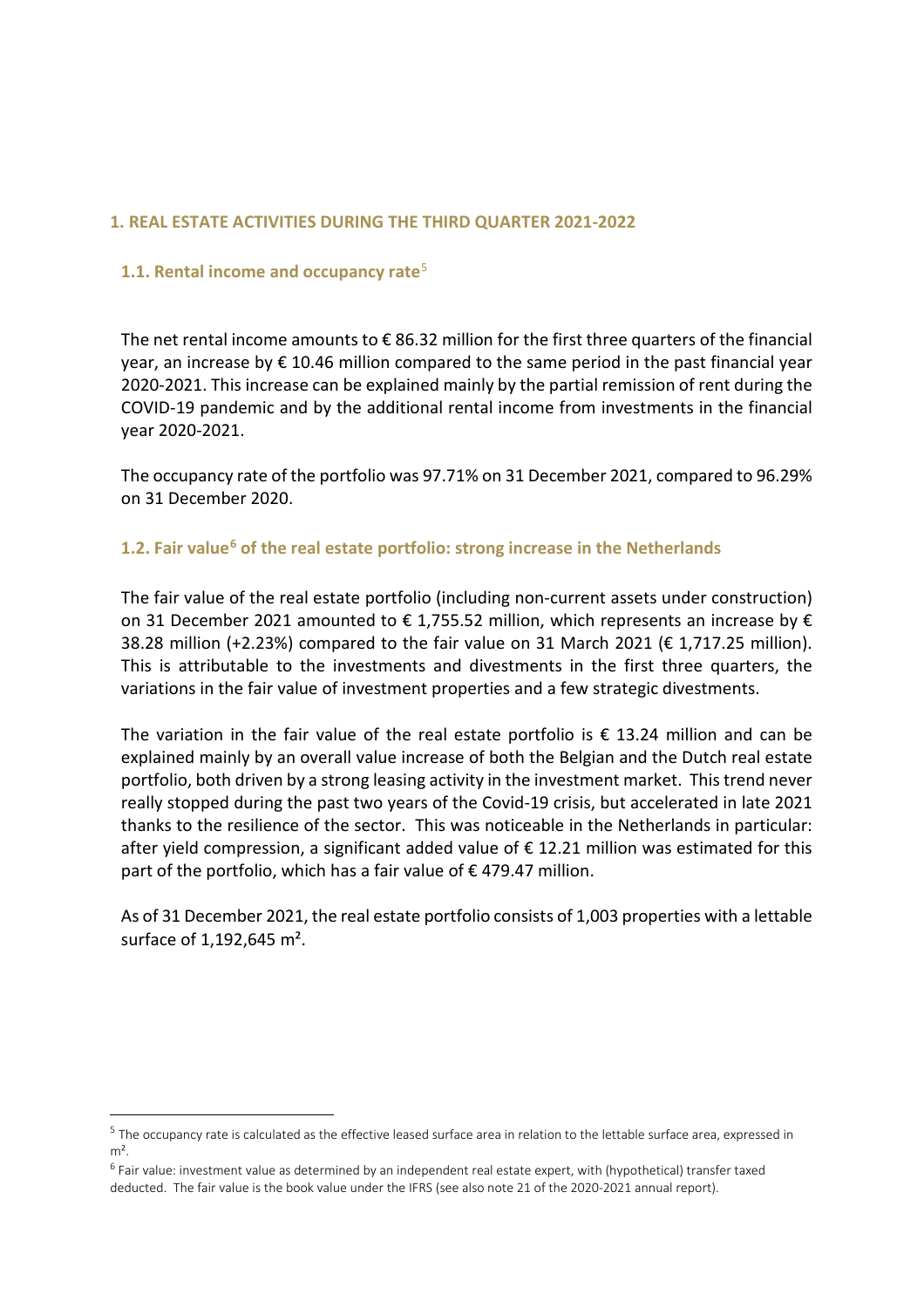### **1.3. Arbitration within the real estate portfolio**

Retail Estates takes advantage of the relatively high prices paid by private investors for solitary retail properties by selectively selling a number of them, thus simplifying the management of the real estate portfolio and optimising the quality of the real estate portfolio by reinvesting the sales revenue.

In addition to the sale of the retail park in Lommel, the proceeds of which were reinvested in new properties<sup>7</sup>, 9 solitary retail properties were sold. They are located in Balen (2), Veurne (2), Montignies-sur-Sambre (1), Binche (2), Zaventem (1 retail unit and 2 flats), Geraardsbergen (1) and Brugge (1). The total sales revenue amounted to  $\epsilon$  11.72 million. This revenue was reinvested in the construction of a new retail property in Brugge ( $X^2O$ ), the speculative purchase of a warehouse in Kampenhout, the installation of solar panels in retail parks in Hasselt and Heerlen (the Netherlands) and renovation works in various retail properties.

The above-mentioned transactions yielded a profit of  $\epsilon$  0.27 million.

### **2. EVENTS AFTER THE BALANCE SHEET DATE**

With the exception of the evolutions linked to COVID-19, no significant events took place after 31 December 2021.

### **3. KEY FIGURES ON 31 DECEMBER 2021**

### **3.1 EPRA earnings**

On 31 December 2021 the EPRA earnings had evolved to € 56.21 million compared to € 47.91 million in the comparable period in the 2020-2021 financial year. The calculation of the EPRA earnings per share takes into account the weighted average number of shares on 31 December 2021, i.e. 12,784,017. The EPRA earnings per share (on the basis of the weighted average number of shares) amounted to  $\epsilon$  4.40 on 31 December 2021, compared to  $\epsilon$  3.79 on 31 December 2020. The dividend forecast is maintained at  $\epsilon$  4.60 gross per share.

### **3.2. Net result**

The net result, which also takes into account the results on disposals of investment properties ( $\epsilon$  0.27 million), the variations in the fair value of the investment properties ( $\epsilon$ 13.24 million), the other result on portfolio ( $\epsilon$  -1.19 million) and the variations in the fair value of financial instruments (€ 9.20 million) amounted to € 77.74 million on 31 December 2021.

<span id="page-2-0"></span><sup>7</sup> See press release of 17 January 2022.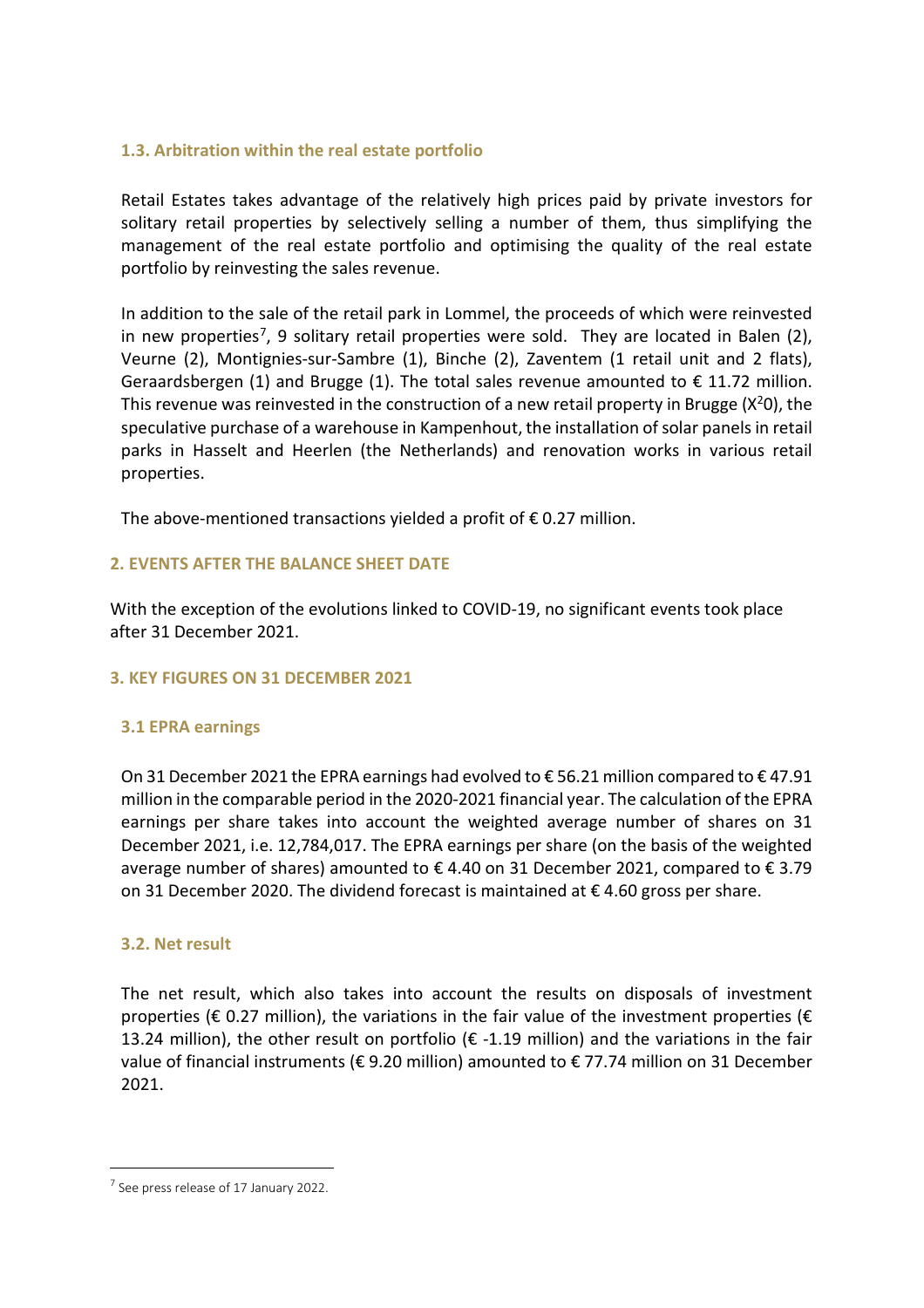### **3.3. Information per share**

|                                                    | 31.12.2021 | 31.03.2021 |
|----------------------------------------------------|------------|------------|
| Number of shares in circulation                    | 13,226,452 | 12,665,763 |
| Weighted average number of shares                  | 12,784,017 | 12,652,011 |
|                                                    |            |            |
| Net asset value per share IFRS                     | 65.44      | 63.81      |
| <b>EPRA NTA</b>                                    | 66.38      | 65.53      |
| Net asset value per share (investment value)       |            |            |
| excluding dividend excluding the fair value of     | 68.58      | 66.43      |
| authorised hedging instruments                     |            |            |
|                                                    | 31.12.2021 | 31.12.2020 |
| EPRA earnings per share (based on weighted average |            |            |
| number of shares)                                  | 4.40       | 3.79       |
| EPRA earnings per share (based on number of shares |            |            |
| entitled to dividends)                             | 4.25       | 3.78       |
|                                                    |            |            |

# **3.4. Debt ratio**

The debt ratio is 50.42% on 31 December 2021, compared to 52.18% on 31 March 2021. The decrease toward the 50% target by 31 March 2022 has accelerated thanks to the € 35.86 million capital increase of October 2021 and the increase in the value of the real estate portfolio[8](#page-3-0).

As regards the hedging of interest rate risks, Retail Estates has pursued a policy of maximum hedging for 24 years. On 31 December 2021 the average interest rate was 1.98% thanks to the interest risk hedging of 91% on 31 December 2021 and 94.65% on average in the next 3 years. The gradual interest rate increase did cause the negative value of the hedging instruments to decrease from € -25.68 million (on 31 March 2021) to € -15.56 million on 31 December 2021.

<span id="page-3-0"></span><sup>8</sup> See press release of 6 October 2021.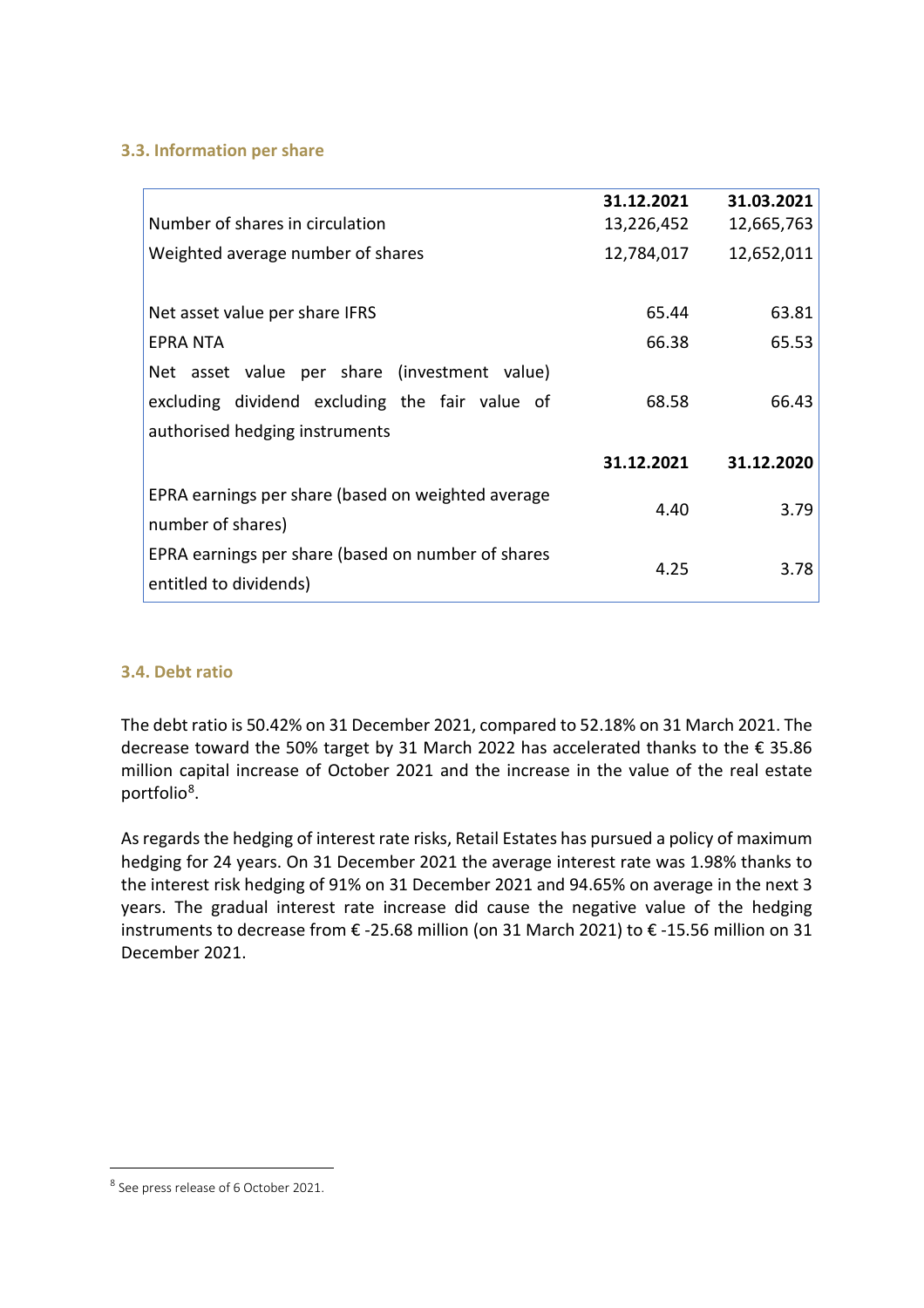# **4. FINANCIAL CALENDAR**

| Announcement of the annual results of the 2021-2022 financial year | 23 May 2022  |
|--------------------------------------------------------------------|--------------|
| General meeting                                                    | 18 July 2022 |
| Ex-coupon date dividend                                            | 22 July 2022 |
| Dividend made available for payment                                | 25 July 2022 |